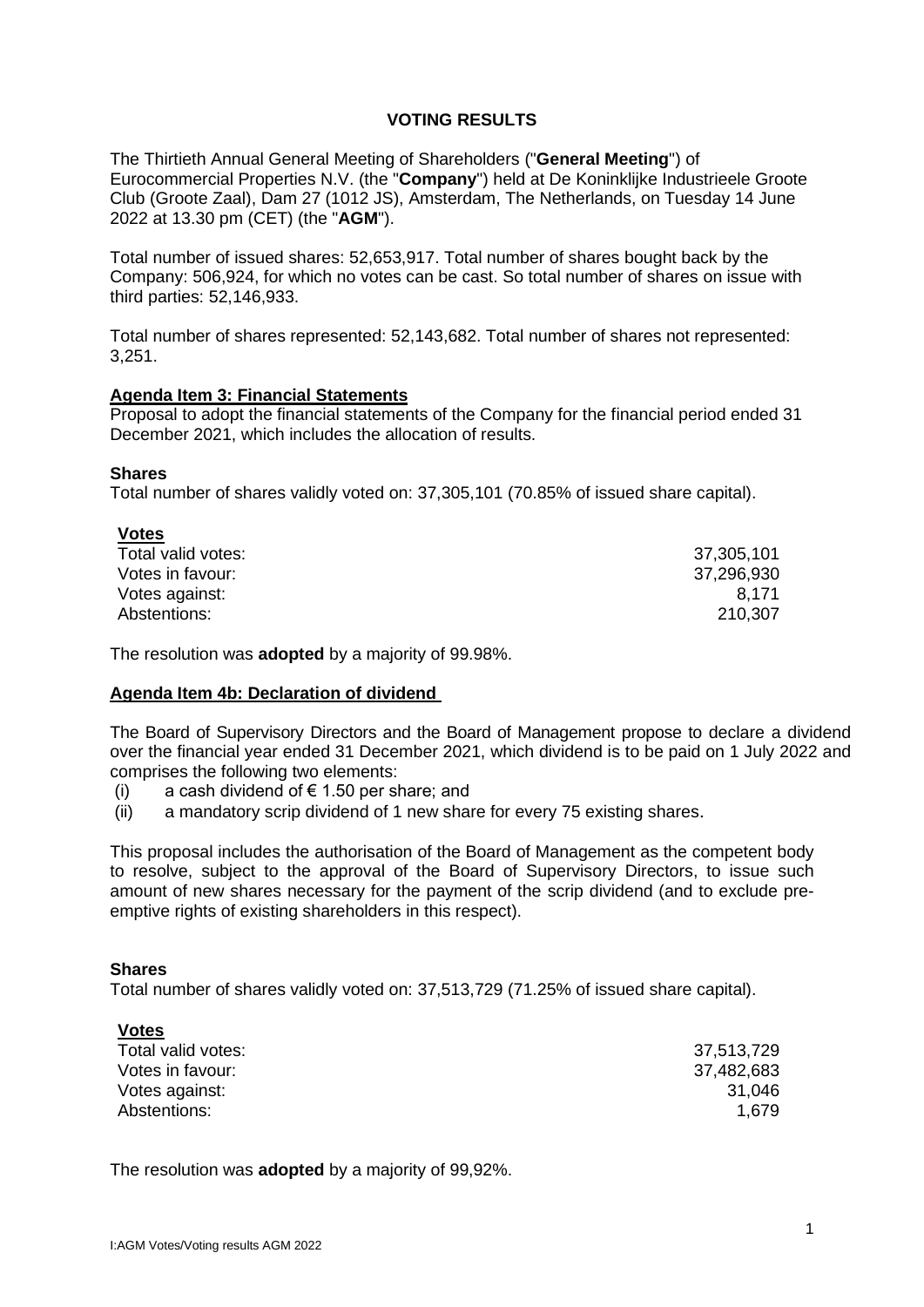## **Agenda Item 5: Discharge of the Board of Management**

Proposal to discharge the members of the Board of Management in office in the financial year ended 31 December 2021 from all liability in relation to the exercise of their duties in said financial reporting period.

### **Shares**

Total number of shares validly voted on: 37,298,526 (70.84% of issued share capital).

| <b>Votes</b>       |            |
|--------------------|------------|
| Total valid votes: | 37,298,526 |
| Votes in favour:   | 37,273,402 |
| Votes against:     | 25,124     |
| Abstentions:       | 216,882    |

The resolution was **adopted** by a majority of 99.93%.

### **Agenda Item 6. Discharge of the members of the Board of Supervisory Directors**

Proposal to discharge the members of the Board of Supervisory Directors in office in the financial year ended 31 December 2021 from all liability in relation to the exercise of their duties in said financial reporting period.

### **Shares**

Total number of shares validly voted on: 37,298,526 (70.84% of issued share capital).

| <b>Votes</b>       |            |
|--------------------|------------|
| Total valid votes: | 37,298,526 |
| Votes in favour:   | 37,273,402 |
| Votes against:     | 25.124     |
| Abstentions:       | 216,882    |

The resolution was **adopted** by a majority of 99.93%.

### **Agenda item 7a: Reappointment of Mr B.T.M. Steins Bisschop (Supervisory Board)**

The Board of Supervisory Directors proposes, by way of a binding nomination, to reappoint Mr B.T.M. Steins Bisschop as member of the Supervisory Board. Mr B.T.M. Steins Bisschop, of Dutch nationality, retiring by rotation and being eligible, offers himself for re-election effective 14 June 2022 for a period of two years, ending immediately after the Annual General Meeting that will be held in the year his reappointment lapses.

### **Shares**

Total number of shares validly voted on: 37,152,541 (70.56% of issued share capital).

| <b>Votes</b>       |            |
|--------------------|------------|
| Total valid votes: | 37,152,541 |
| Votes in favour:   | 36,501,021 |
| Votes against:     | 651,520    |
| Abstentions:       | 362,867    |

The resolution was **adopted** by a majority of 98,25%.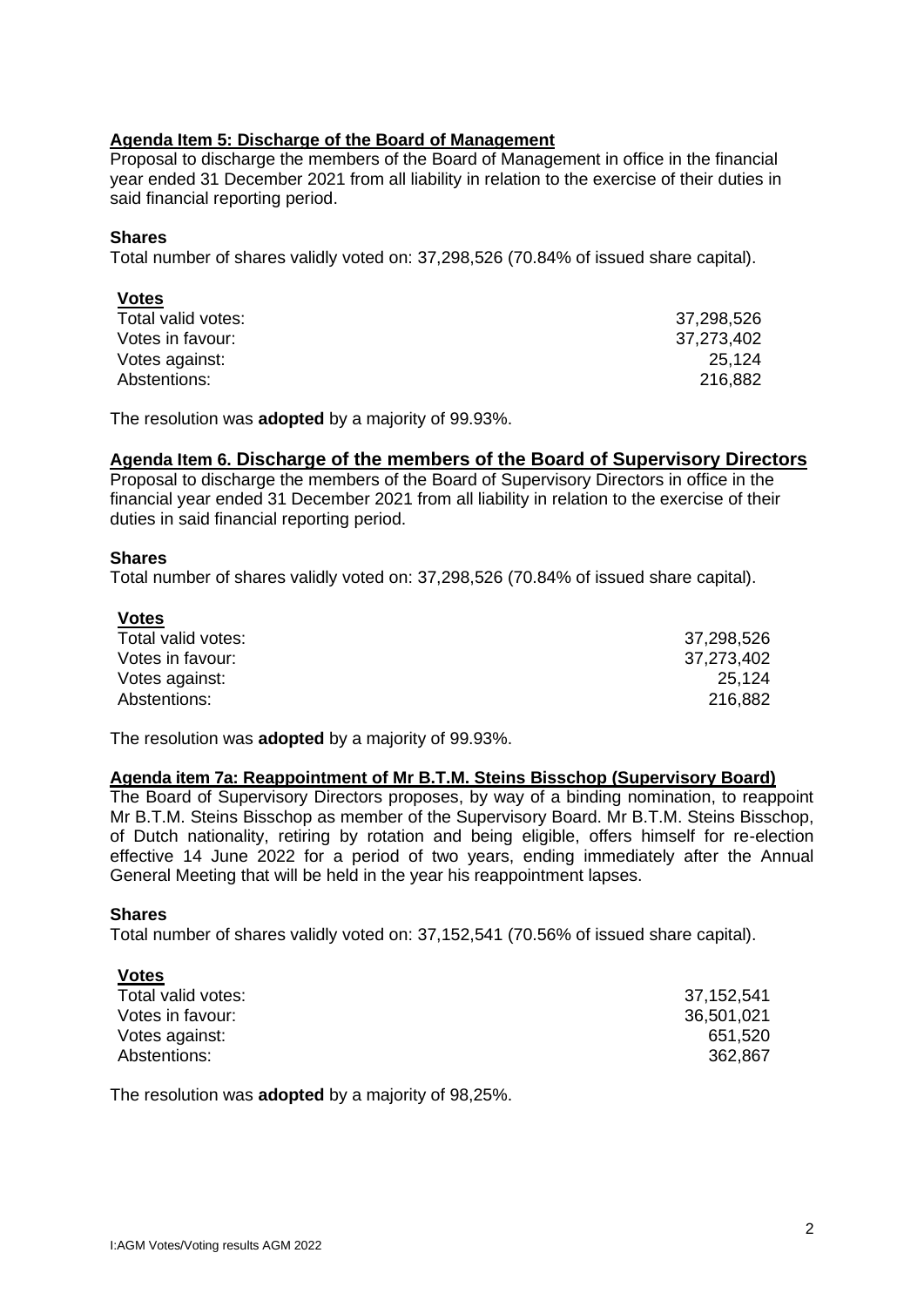# **Agenda item 7b: Reappointment of Mrs E.R.G.M. Attout (Supervisory Board)**

The Board of Supervisory Directors proposes, by way of a binding nomination, to reappoint Mrs E.R.G.M. Attout as member of the Supervisory Board. Mrs E.R.G.M. Attout, of Belgian nationality, retiring by rotation and being eligible, offers herself for election effective 14 June 2022 for a period of four years, ending immediately after the Annual General Meeting that will be held in the year her reappointment lapses.

### **Shares**

Total number of shares validly voted on: 37,027,539 (70.32% of issued share capital).

| <b>Votes</b>       |            |
|--------------------|------------|
| Total valid votes: | 37,027,539 |
| Votes in favour:   | 36,575,070 |
| Votes against:     | 452.469    |
| Abstentions:       | 487,869    |

The resolution was **adopted** by a majority of 98.78%.

# **Agenda item 8a: Reappointment of Mr R. Fraticelli (Board of Management)**

The Board of Supervisory Directors proposes, by way of a binding nomination, to reappoint Mr R. Fraticelli as member of the Board of Management. Mr Fraticelli, of Italian nationality, and being eligible, offers himself for election effective 14 June 2022 for a period of four years, ending immediately after the Annual General Meeting that will be held in the year his reappointment lapses.

### **Shares**

Total number of shares validly voted on: 37,384,004 (71.00% of issued share capital).

# **Votes**

| Total valid votes: | 37,384,004 |
|--------------------|------------|
| Votes in favour:   | 37,371,133 |
| Votes against:     | 12.871     |
| Abstentions:       | 131,404    |
|                    |            |

The resolution was **adopted** by a majority of 99.97%.

# **Agenda item 8b: Reappointment of Mr J.P.C Mills (Board of Management)**

The Board of Supervisory Directors proposes, by way of a binding nomination, to reappoint Mr J.P.C. Mills as member of the Board of Management. Mr Mills, of British nationality, and being eligible, offers himself for election effective 14 June 2022 for a period of two years, ending immediately after the Annual General Meeting that will be held in the year his reappointment lapses.

### **Shares**

**Votes**

Total number of shares validly voted on: 37,384,004 (71.00% of issued share capital).

| <b>votes</b>       |            |
|--------------------|------------|
| Total valid votes: | 37,384,004 |
| Votes in favour:   | 37,371,133 |
| Votes against:     | 12.871     |
| Abstentions:       | 131.404    |
|                    |            |

The resolution was **adopted** by a majority of 99.97%.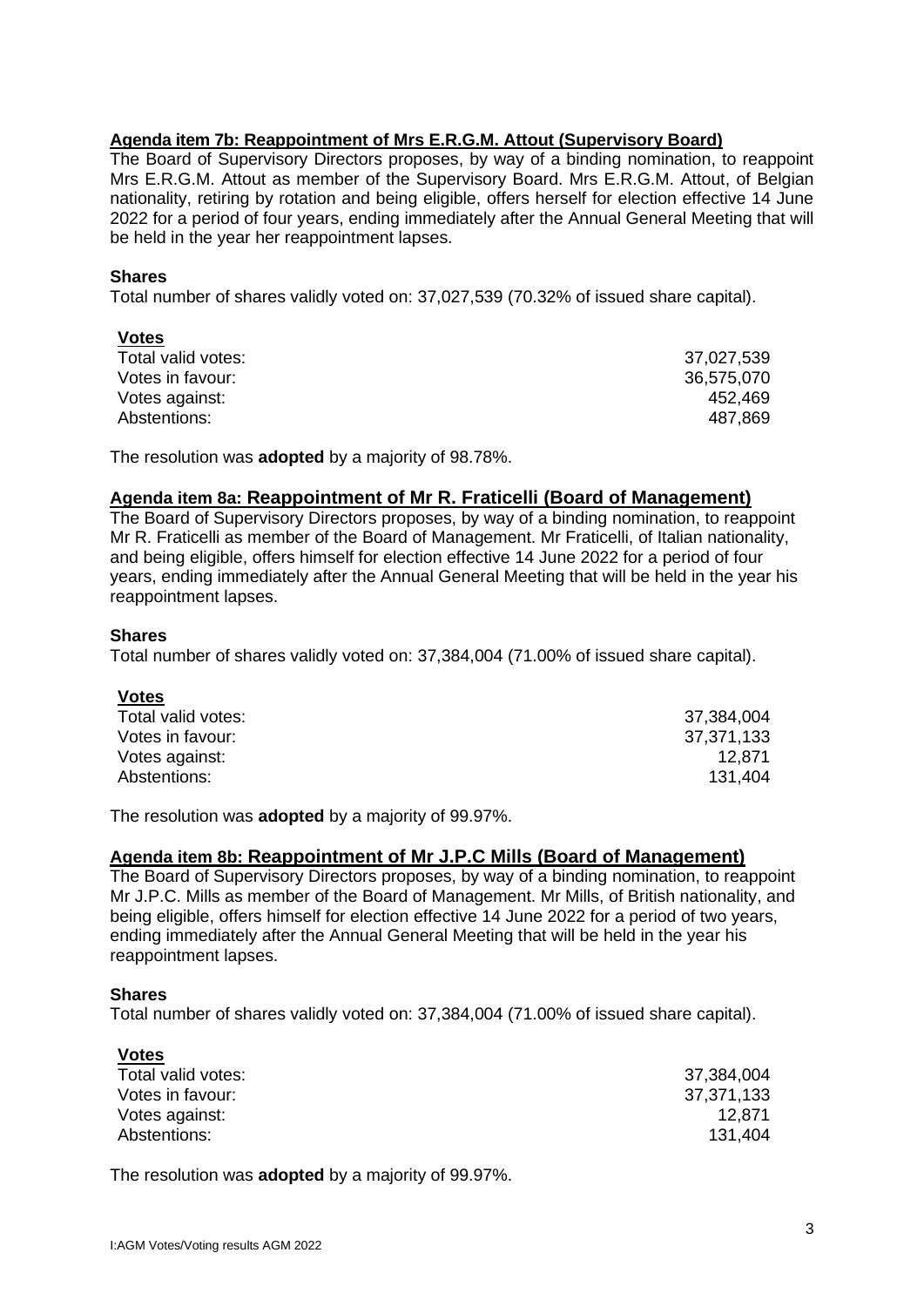# **Agenda Item 9a: Remuneration Report (advisory vote)**

The Board of Supervisory Directors has drawn up the Company's Remuneration Report for the financial year ended 31 December 2021. This Remuneration Report is submitted to this AGM for a non-binding advisory vote in accordance with section 2:135b subsection 2 of the Dutch Civil Code.

# **Shares**

Total number of shares validly voted on: 37,147,376 (70.55% of issued share capital).

| <b>Votes</b>       |            |
|--------------------|------------|
| Total valid votes: | 37,147,376 |
| Votes in favour:   | 33,638,627 |
| Votes against:     | 3,508,749  |
| Abstentions:       | 368,032    |

The resolution was **adopted** by a majority of 90.55%.

# **Agenda Item 9b: Remuneration Policy for the Board of Management**

The Board of Supervisory Directors proposes to adopt a revised Remuneration Policy for the Board of Management. Subject to its adoption by this AGM, the proposed Remuneration Policy for the Board of Management will, effective as from 1 January 2022, replace the current Remuneration Policy that was last adopted in the 8 June 2021 General Meeting. The proposed revised Remuneration Policy for the Board of Management is, 3 together with explanatory notes to the most important changes, included in the Remuneration Report.

### **Shares**

Total number of shares validly voted on: 37,152,410 (70.56% of issued share capital).

# **Votes**

| Total valid votes: | 37,152,410 |
|--------------------|------------|
| Votes in favour:   | 33,488,918 |
| Votes against:     | 3,663,492  |
| Abstentions:       | 362.998    |

The resolution was **adopted** by a majority of 90.14%.

### **Agenda Item 10: Determination of the remuneration of the Board of Management**

The Board of Supervisory Directors proposes to the General Meeting to determine the remuneration of the members of the Board of Management.

### **Shares**

**Votes**

Total number of shares validly voted on: 37,508,875 (71.24% of issued share capital).

| <b>VOtes</b>       |            |
|--------------------|------------|
| Total valid votes: | 37,508,875 |
| Votes in favour:   | 37,482,350 |
| Votes against:     | 26,525     |
| Abstentions:       | 6,533      |

The resolution was **adopted** by a majority of 99.93%.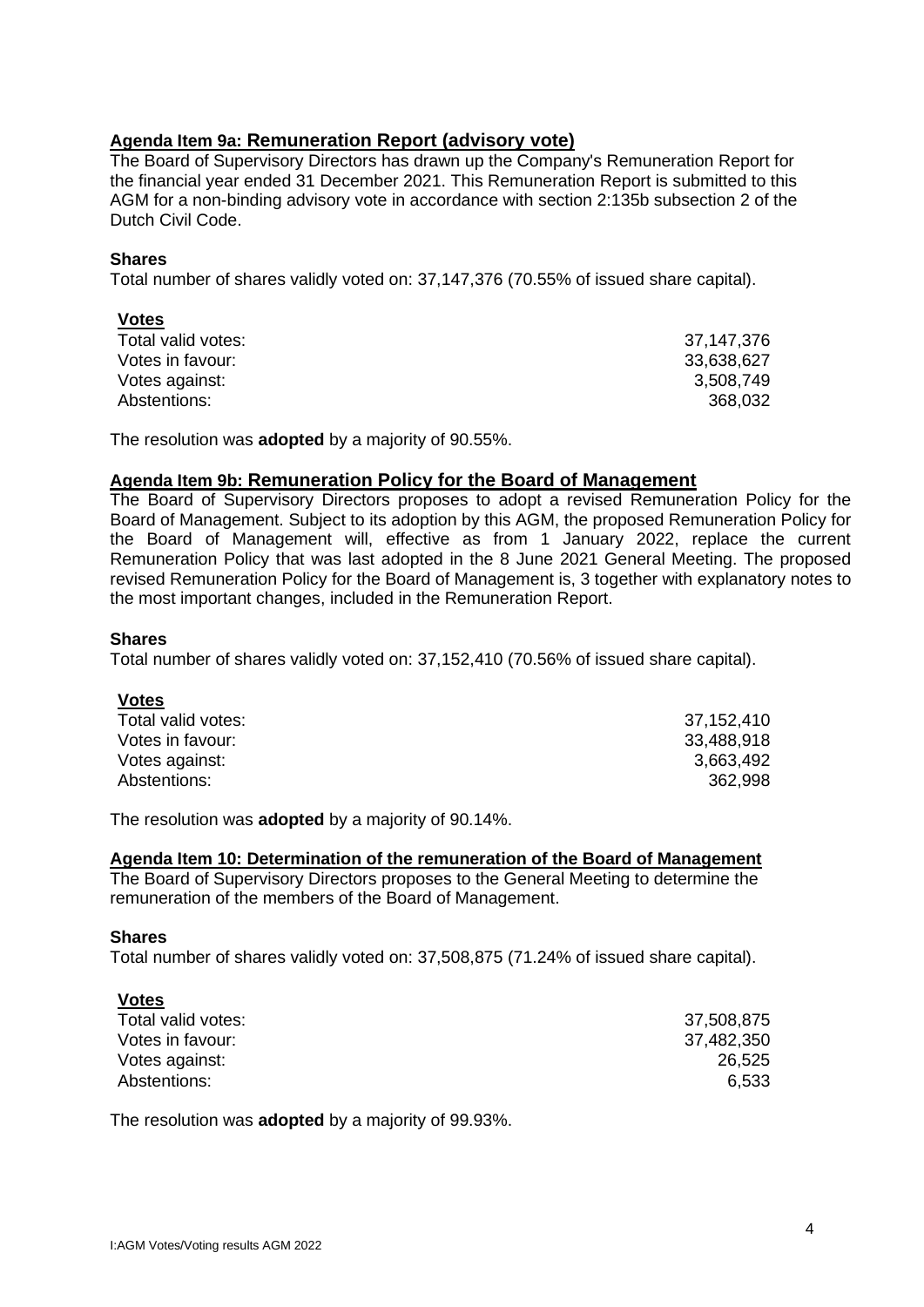# **Agenda Item 11: Determination of the remuneration of the Board of Supervisory Directors**

The Board of Supervisory Directors proposes to the General Meeting to determine the remuneration of the members of the Board of Supervisory Directors.

### **Shares**

Total number of shares validly voted on: 37,508,875 (71.24% of issued share capital).

## **Votes**

| Total valid votes: | 37,508,875 |
|--------------------|------------|
| Votes in favour:   | 37,507,394 |
| Votes against:     | 1.481      |
| Abstentions:       | 6,533      |

The resolution was **adopted** by a majority of 100.00%.

### **Agenda Item 12: Re-appointment of external auditor**

Proposal to re-appoint KPMG Accountants N.V., as auditors of the Company for the financial year ending 31 December 2023.

### **Shares**

Total number of shares validly voted on: 37,509,006 (71.24% of issued share capital).

| <b>Votes</b>       |            |
|--------------------|------------|
| Total valid votes: | 37,509,006 |
| Votes in favour:   | 37,500,835 |
| Votes against:     | 8.171      |
| Abstentions:       | 6.402      |

The resolution was **adopted** by a majority of 99.98%.

## **Agenda Item 13: Authorisation to issue Shares and/or Options and to limit or exclude pre-emptive rights**

In accordance with sections 2:96 and 2:96a of the Dutch Civil Code, it is proposed to authorise the Board of Management to issue shares and/or grant rights to subscribe for shares and to limit or exclude pre-emptive rights in connection therewith, subject to approval of the Board of Supervisory Directors. In accordance with the current corporate governance practices, the proposed authorisation to issue shares, grant rights to subscribe for shares or to limit or exclude pre-emptive rights, as the case may be, is limited to a period of 18 months (i.e. up to and including 13 December 2023) and to a maximum of 10% of the issued share capital of the Company as at the date of the Board of Management's resolution. If this authorisation is approved by the General Meeting, the existing authorisation as granted per 8 June 2021 will cease to apply.

# **Shares**

Total number of shares validly voted on: 37,508,306 (71.24% of issued share capital).

| <b>Votes</b>       |            |
|--------------------|------------|
| Total valid votes: | 37,508,306 |
| Votes in favour:   | 23,723,524 |
| Votes against:     | 13,784,782 |
| Abstentions:       | 7.102      |

The resolution was **adopted** by a majority of 63.25%.